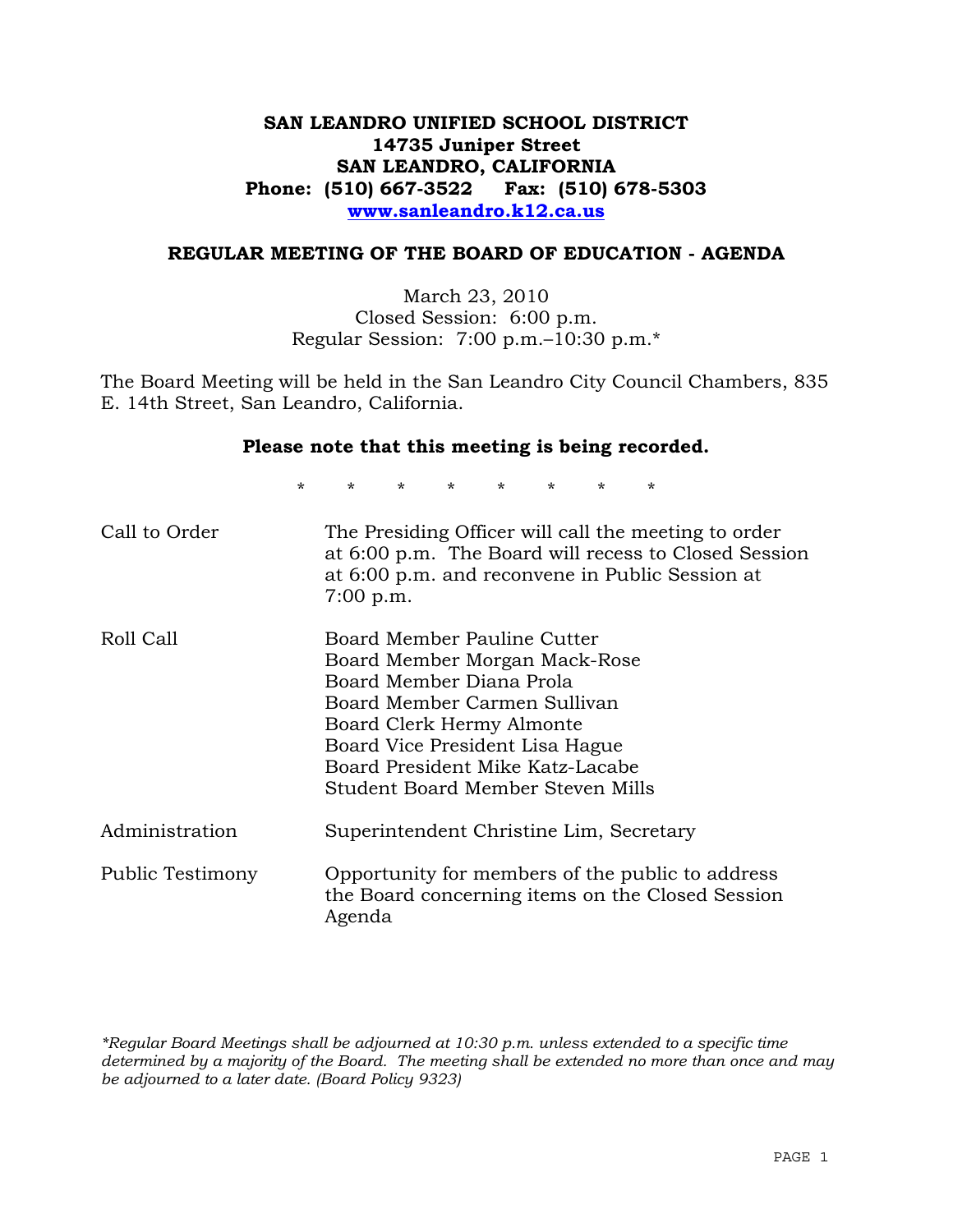Prior to the Public Session, the Board will meet in Closed Session pursuant to Education Code Sections 35146 and 48918(c), and Government Code Sections 54957, 54957.6, 54956.9(b), 54956.8, and 54956.9.

- a) Student Expulsions
- b) Public Employee Performance Evaluation, Title: Interim Superintendent
- c) Public Employee Discipline/Dismissal/Release/Hiring
- d) Conference with Labor Negotiator
- e) Conference with Legal Counsel Anticipated Litigation Significant exposure to litigation
- f) Conference with Real Property Negotiator Property(ies)
- g) Conference with Legal Counsel Existing Litigation

| Report Closed<br><b>Session Action</b> |            | Motion __________ Second __________ Vote ________ |                                                                                                                                                                                                                                                                                                                                                                                                                                                                                                                                                                                                                                                                                                                                                                                                                                                                                                                                                                                                                        |
|----------------------------------------|------------|---------------------------------------------------|------------------------------------------------------------------------------------------------------------------------------------------------------------------------------------------------------------------------------------------------------------------------------------------------------------------------------------------------------------------------------------------------------------------------------------------------------------------------------------------------------------------------------------------------------------------------------------------------------------------------------------------------------------------------------------------------------------------------------------------------------------------------------------------------------------------------------------------------------------------------------------------------------------------------------------------------------------------------------------------------------------------------|
| Pledge of Allegiance                   |            |                                                   |                                                                                                                                                                                                                                                                                                                                                                                                                                                                                                                                                                                                                                                                                                                                                                                                                                                                                                                                                                                                                        |
| Approve Agenda                         |            |                                                   | Approve the Regular Meeting Agenda of March 23, 2010                                                                                                                                                                                                                                                                                                                                                                                                                                                                                                                                                                                                                                                                                                                                                                                                                                                                                                                                                                   |
|                                        |            | Motion __________ Second __________ Vote ________ |                                                                                                                                                                                                                                                                                                                                                                                                                                                                                                                                                                                                                                                                                                                                                                                                                                                                                                                                                                                                                        |
| Legal Statement                        | 54954.2(a) |                                                   | Members of the audience who wish to address the<br>Board are asked to complete the yellow card available at<br>the entrance and submit it to the Board's Administrative<br>Assistant. Speakers who have completed the card will be<br>called when the item is reached on the agenda or, for<br>non-agenda items, during the Public Testimony. Cards<br>are to be turned in before the item is reached on the<br>agenda. Please note that this meeting is being recorded.<br>State law prohibits the Board of Education from taking<br>any action on or discussing items that are not on the<br>posted agenda except to A) briefly respond to statements<br>made or questions posed by the public in attendance; B)<br>ask questions for clarification; C) provide a reference to a<br>staff member or other resource for factual information in<br>response to the inquiry; or D) ask a staff member to<br>report back on the matter at the next meeting and/or put<br>it on a future agenda. (Government Code Section |

## **PRESENTATIONS**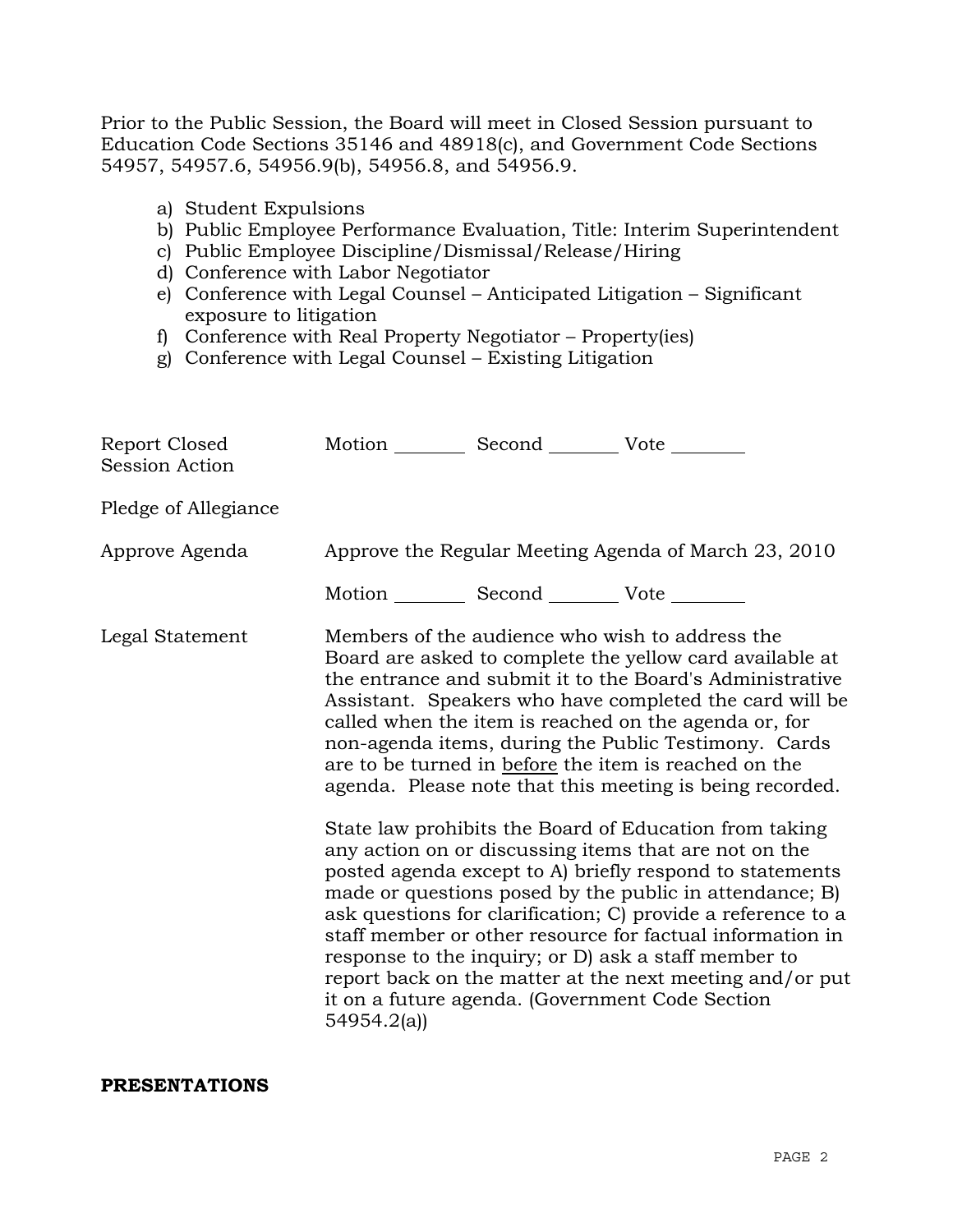| $7:00-7:10$ p.m. | $\star$ | Representatives from the 70 member Roosevelt band<br>will be performing a few short songs from the band<br>curriculum to say a special thank you to our school<br>board and administrators who have shown tremendous<br>support for the 5th grade band program. During this<br>time of catastrophic budget cuts from the state, our<br>district has continued to support our music program. |
|------------------|---------|---------------------------------------------------------------------------------------------------------------------------------------------------------------------------------------------------------------------------------------------------------------------------------------------------------------------------------------------------------------------------------------------|
|                  |         | The students and staff and extremedy annuaciative and                                                                                                                                                                                                                                                                                                                                       |

 The students and staff are extremely appreciative and wanted to say a personal thank you.

**7:10-7:15 p.m.** \* Interim Superintendent and the Board of Education will present San Leandro High School senior Christina A. Henriquez with a Certificate of Commendation for placing first runner-up in the Veterans of Foreign Wars "Voice of Democracy" Awards ceremony held on February 5, 2010, at Mercy High School in San Francisco.

> Created in 1947, the Voice of Democracy (VOD) scholarship program is an audio-essay contest for high school students in grade 9-12 that annually provides more than \$3 million in scholarships. In 1965 the Ladies Auxiliary Veterans of Foreign Wars began cosponsoring the Voice of Democracy Audio/Essay Contest with the Post with great success. This year theme was "*Does America Still Have Heroes?"*

> This was the first year San Leandro High School participated in this event. Principal Linda Granger, and Student Board member Steven Mills, were instrumental in bringing this scholarship opportunity to San Leandro High School students.

**7:15-7:30 p.m.** \* March 22 is World Water Day, an initiative started by the United Nations to give attention to the importance of sustaining freshwater resources on a global level. This year, the focus is on water quality and its importance. Energy Recovery Inc (ERI), a local clean technology provider, participated in the celebration by holding a poster and essay contest for school children in the San Leandro community. The contest was designed to help children become aware of water issues around the world and to engage students in World Water Day by allowing a creative outlet to share ideas. The theme for the contest was the "The Importance of Water." There were three categories of entries: grades 1-3 poster, grades 4-6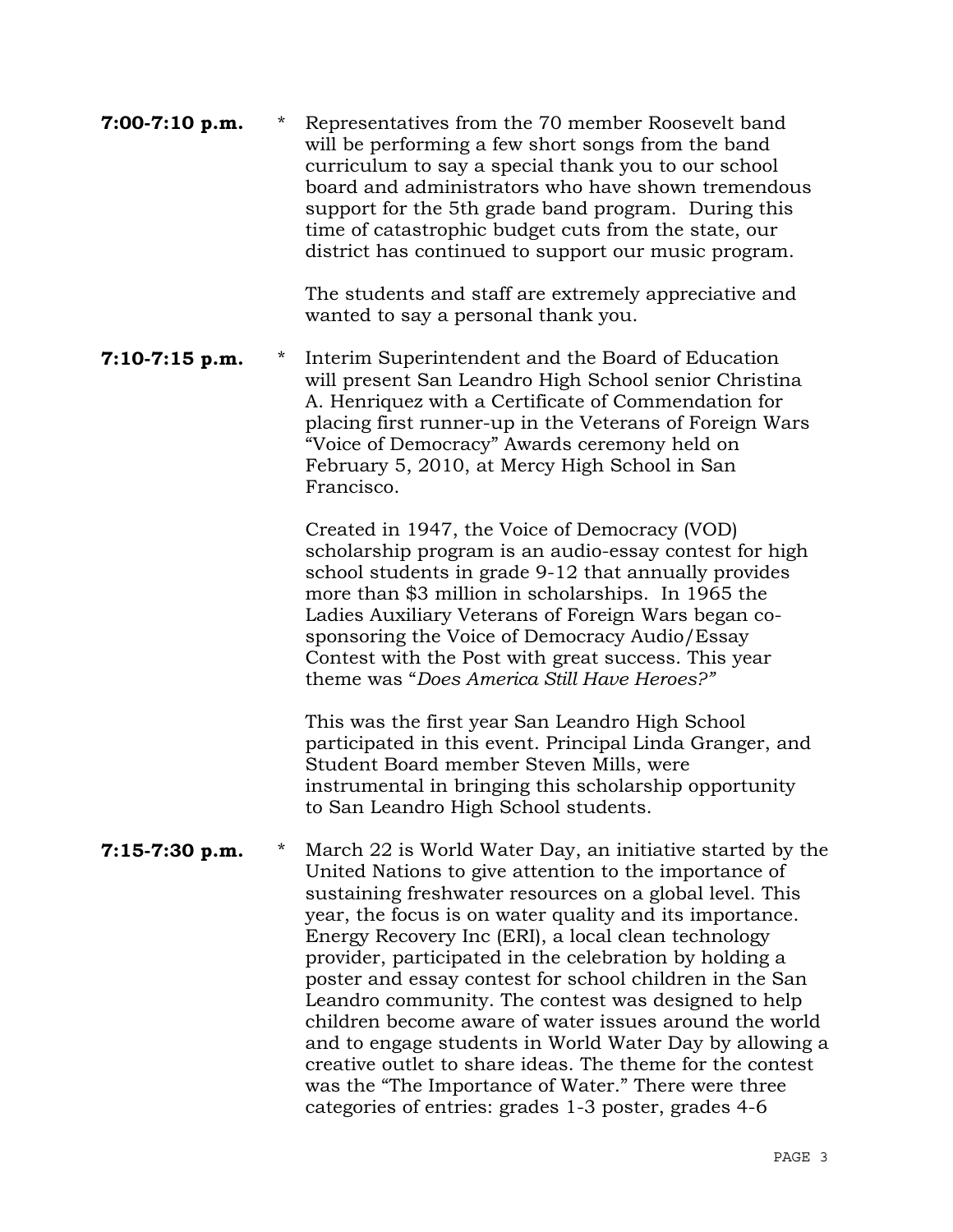poster, grades 7-8 essay. Judging took place on March 16 with representatives from ERI and the school district serving on the judging panel. At the San Leandro Unified School District Board Meeting, ERI will reward students and staff for their outstanding effort.

 Staff of the After School Education and Safety (ASES) Program facilitated significant student participation in he contest. As such, the district's partnership with the Boys & Girls Clubs of San Leandro contributed to making the contest a success.

World Water Day Award Winners:

## **Grades 1-3--- Poster Contest**

| 1 <sup>st</sup> Prize: Jose F Guevara | 3rd Grade from Wilson               |
|---------------------------------------|-------------------------------------|
| 2 <sup>nd</sup> Prize: Josue Campos   | 2 <sup>nd</sup> Grade from Monroe   |
| $2nd$ Prize: Jasja Peterson           | 3 <sup>rd</sup> Grade from Garfield |
| 3 <sup>rd</sup> Prize: Javere Fuqua   | 1 <sup>st</sup> Grade from Wilson   |

## **Grades 4-6 --- Poster Contest**

| 1st Prize: Jed Caraan                | 5 <sup>th</sup> Grade from Monroe Elementary    |
|--------------------------------------|-------------------------------------------------|
| 2 <sup>nd</sup> Prize: Neha Dhankhar | 5 <sup>th</sup> Grade from Jefferson Elementary |
| 3 <sup>rd</sup> Prize: Valarie Vuong | 5 <sup>th</sup> Grade from Monroe Elementary    |

### **Grades 7-8 --- Essay Contest**

| 1 <sup>st</sup> Prize: Joshua Tolibas | 7 <sup>th</sup> Grade from John Muir Middle School |
|---------------------------------------|----------------------------------------------------|
| $2nd$ Prize: Andy Ng                  | 7 <sup>th</sup> Grade from John Muir Middle School |
| 3 <sup>rd</sup> Prize: Kenneth Tran   | 7 <sup>th</sup> Grade from John Muir Middle School |

## **Grand Prize of \$500 to: Monroe Elementary**

Energy Recovery, Inc. (NASDAQ:ERII) designs and develops energy recovery devices that help make desalination affordable by significantly reducing energy consumption. For more information about Energy Recovery, Inc. please visit [www.energyrecovery.com.](http://www.energyrecovery.com/)

**7:30-7:45 p.m.** \* Assistant Superintendent Song Chin-Bendib and Director of Business Services Madeline Gabel will present the 2009-2010 2nd Interim Report which includes Fiscal Years 2010-2011 and 2011-2012.

# **7:45-7:50 p.m. ACTION ITEM**

These items are presented for action at this time. Some may have been reviewed at a previous meeting.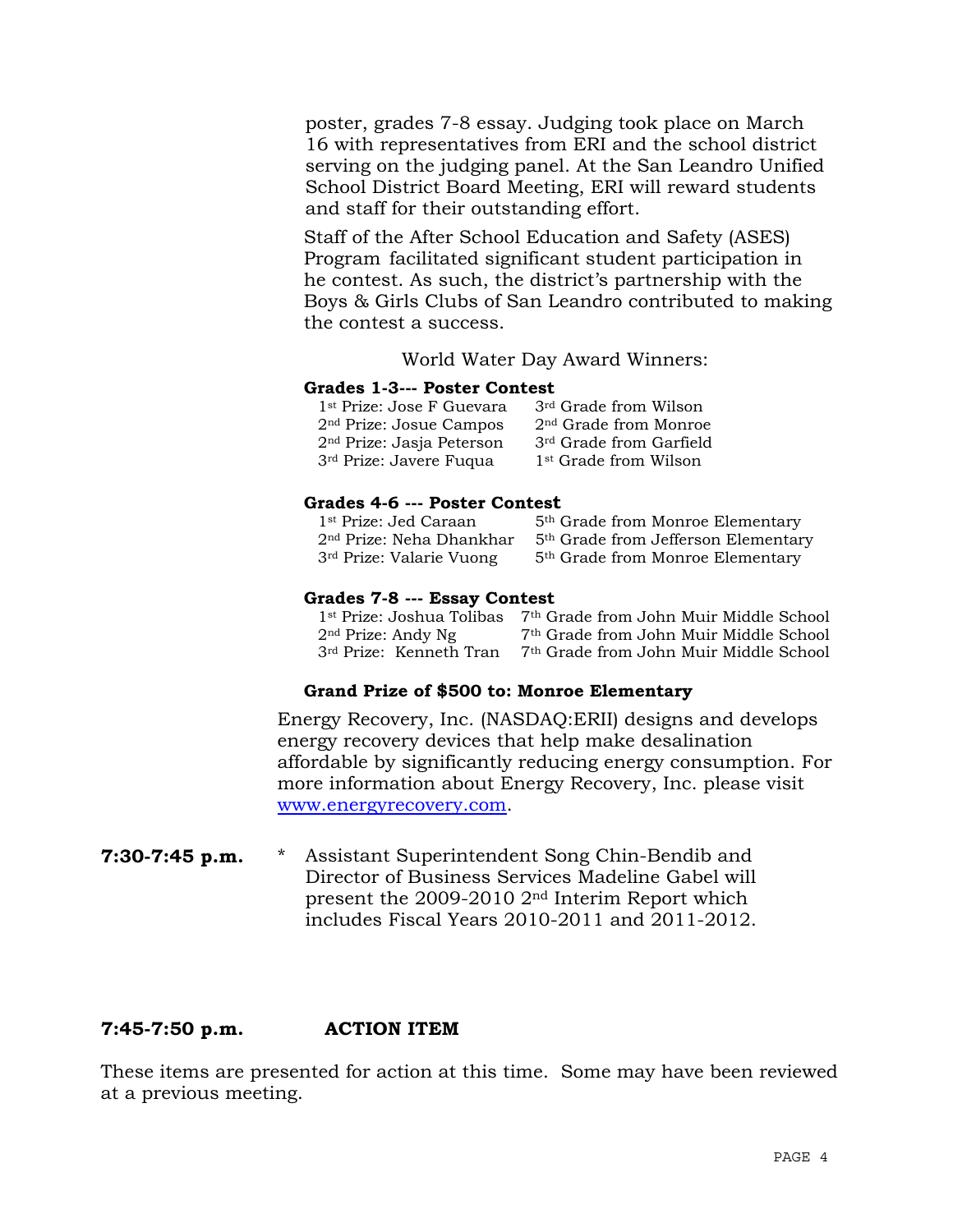## Business Operations

| $4.1 - A$                                      | <b>Staff Recommendation:</b> |                                               |      |  |
|------------------------------------------------|------------------------------|-----------------------------------------------|------|--|
| Second Interim Report<br>Fiscal Year 2009-2010 | 2009-2010.                   | Approve the Second Interim Report Fiscal Year |      |  |
|                                                | Motion                       | Second                                        | Vote |  |

## **7:50:8:00 p.m. PUBLIC TESTIMONY ON NON-AGENDA ITEMS**

Members of the audience, who wish to address the Board, please complete the yellow card available at the entrance and submit it to the Board's Administrative Assistant. Cards are to be turned in before the item is reached on the agenda.

**8:00-8:40 p.m. REPORTS**

 Correspondence Student Board Member Report Union Representative Reports Interim Superintendent's Report Board Committee Reports

- Communication/Advocacy/City/District Liaison
- Facilities/Technology
- Finance

Board Representatives' Reports

• Mid-Alameda County Special Education Local Plan Area

## **8:40-8:50 p.m. CONSENT ITEMS**

These items are considered routine and may be enacted by a single motion. At the request of any member of the Board, any item on the consent agenda shall be removed and given individual consideration for action as a regular agenda item.

General Services

| $1.1-C$<br>Approval of Board<br>Minutes $-$ January 26,<br>2010 | <b>Staff Recommendation:</b><br>Approve the minutes of the regular Board meeting<br>held on January 26, 2010. |  |  |
|-----------------------------------------------------------------|---------------------------------------------------------------------------------------------------------------|--|--|
|                                                                 | Motion<br>Second<br>Vote                                                                                      |  |  |
| $1.2 - C$<br>Approval of Board<br>Minutes – February 9,<br>2010 | <b>Staff Recommendation:</b><br>Approve the minutes of the regular Board meeting<br>held on February 9, 2010. |  |  |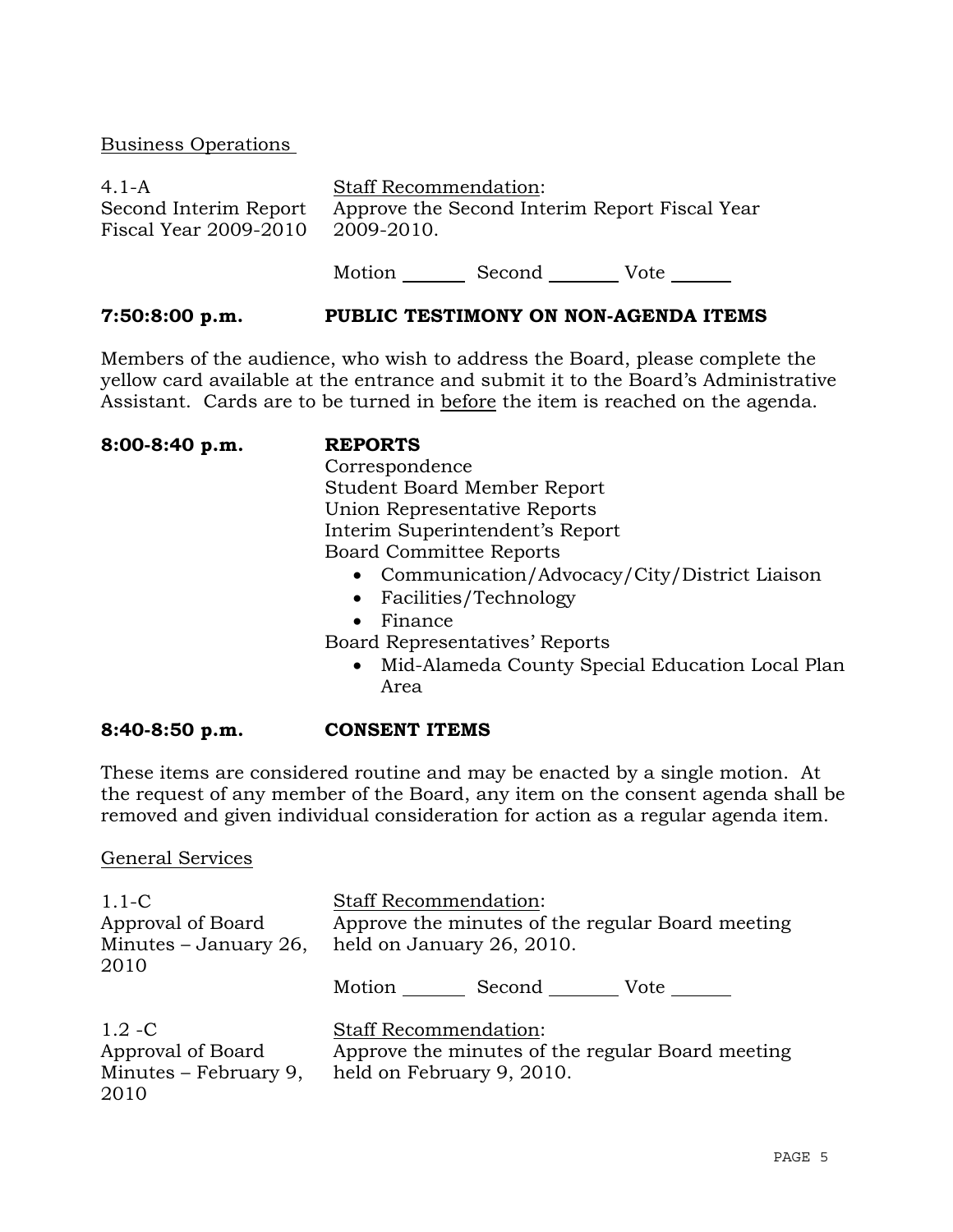|                                                                  |                                                                                                         | Motion Second Vote                              |                                                  |  |
|------------------------------------------------------------------|---------------------------------------------------------------------------------------------------------|-------------------------------------------------|--------------------------------------------------|--|
| $1.3 - C$<br>Approval of Board<br>Minutes – February 23,<br>2010 | Staff Recommendation:<br>Approve the minutes of the special Board meeting<br>held on February 23, 2010. |                                                 |                                                  |  |
|                                                                  |                                                                                                         | Motion _________ Second __________ Vote _______ |                                                  |  |
| $1.4 - C$<br>Approval of Board<br>Minutes - March 4,<br>2010     | <b>Staff Recommendation:</b><br>held on March 4, 2010.                                                  |                                                 | Approve the minutes of the special Board meeting |  |
|                                                                  |                                                                                                         | Motion _________ Second __________ Vote _______ |                                                  |  |
| $1.5-C$<br>Approval of Board<br>Minutes – March 9,<br>2010       | Staff Recommendation:<br>Approve the minutes of the special Board meeting<br>held on March 9, 2010.     |                                                 |                                                  |  |
|                                                                  |                                                                                                         | Motion _________ Second _________ Vote _______  |                                                  |  |
| $1.6-C$<br>Approval of Board<br>Minutes – March 11,<br>2010      | Staff Recommendation:<br>held on March 11, 2010.                                                        |                                                 | Approve the minutes of the special Board meting  |  |
|                                                                  |                                                                                                         | Motion _________ Second __________ Vote _______ |                                                  |  |
| Human Resources                                                  |                                                                                                         |                                                 |                                                  |  |
| $2.1 - C$<br>Acceptance of<br>Personnel Report                   | Staff Recommendation:                                                                                   | Accept Personnel Report as submitted.           |                                                  |  |
|                                                                  |                                                                                                         | Motion _________ Second __________ Vote _______ |                                                  |  |

# Educational Services

| 3.1-C         | <b>Staff Recommendation:</b>                       |
|---------------|----------------------------------------------------|
| Acceptance of | Approve the acceptance of gifts to the District as |
| Donations     | follows:                                           |
|               | McKinley Elementary School                         |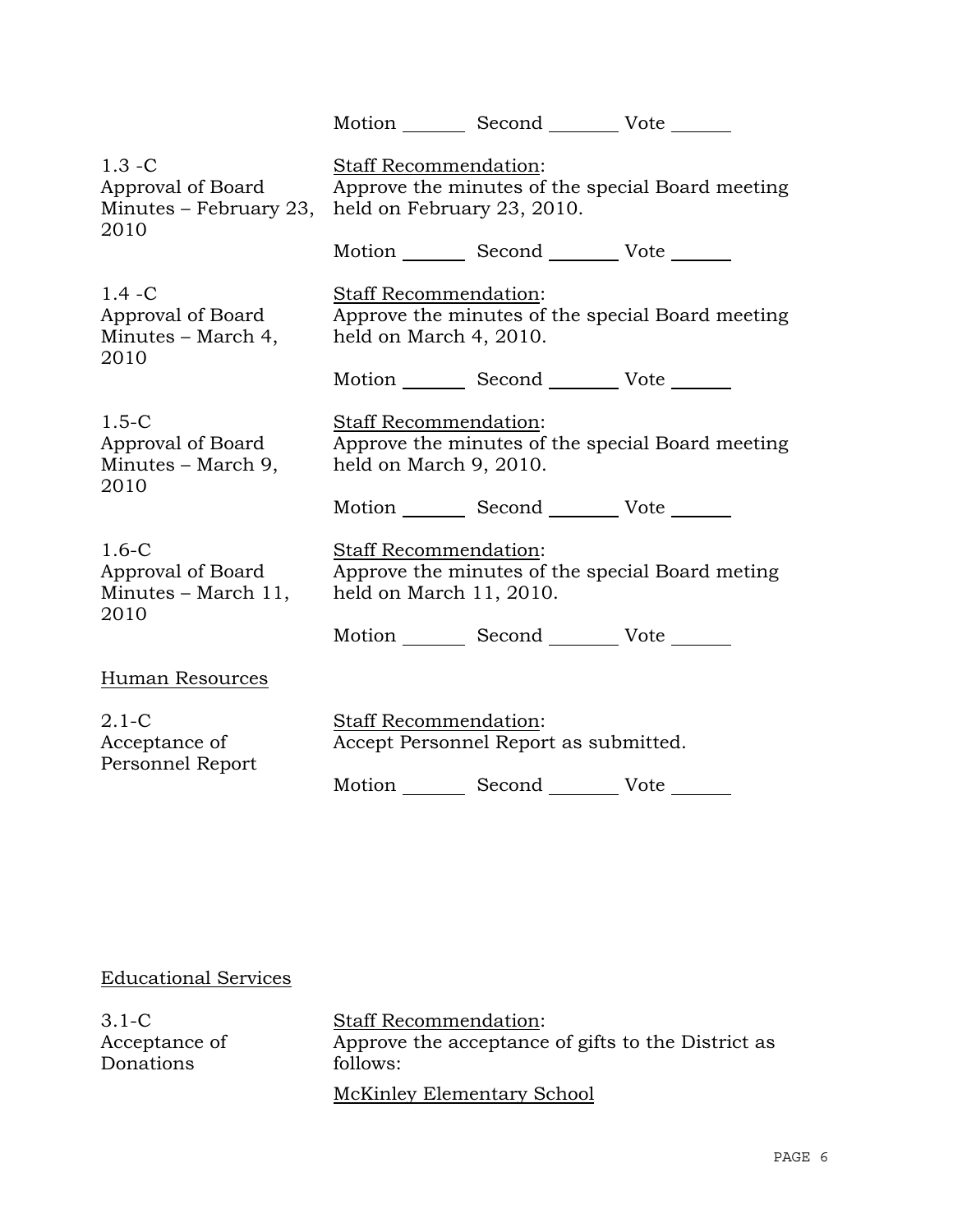- \$25 from Carl Brown through the Wells Fargo Community Support Campaign
- \$125 from Tamara Dormon through the Wells Fargo Community Support Campaign
- \$25 for the music program from Yolanda Hidalgo and family

# Monroe Elementary School

- \$1,000 toward the cost of leveled reading books, math workbooks, and language arts videos for Special Education from Philanthropic Ventures
- \$140.05 from Target's Take Charge of Education campaign
- \$300 for Fitness Fair from San Leandro Sports Foundation

# Roosevelt Elementary School

- \$\$250 for the Helen Ross Foundation from Michelle Ross Miller
- \$50 for the Helen Ross Foundation from Shauna Lazazzera Rockson

# Washington Elementary School

- \$161.00 from Wells Fargo through their Matching Gift campaign
- \$100 from Roland Thompson
- \$600 for 5<sup>th</sup> grade Outdoor Education from Broadmoor Washington PTA

# Bancroft Middle School

- \$161.00 from Wells Fargo through their Matching Gift campaign
- \$50 from Kaway Truong
- \$25 from Alec Mendonca
- \$200 from Danice Desaulniers through the Wells Fargo Annual Giving Campaign
- 2 cases of copy paper from Jeffrey Sturm

# John Muir Middle School

• \$5 from Wells Fargo through their Matching Gift campaign

# San Leandro High School

• Ultima 65 Laminator from SLHS United Parents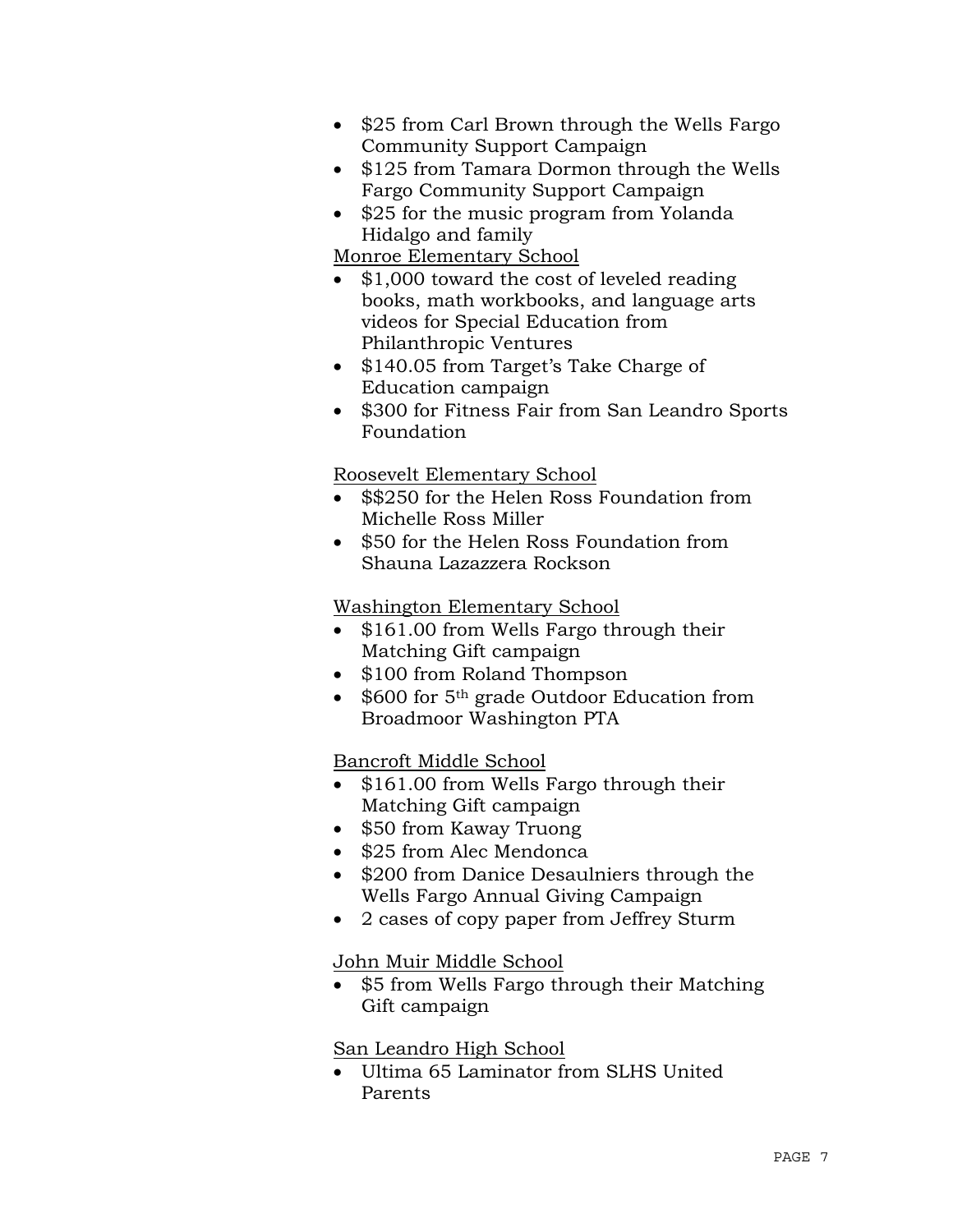- Donations made for the purchase of copying paper:
	- Nancy Yim, \$50
	- SLHS United Parents, \$300
	- Sophie Miron, \$25
	- Sharon Sturlini, \$60
	- Ron and Linda Carey, \$250
- Donations of copying paper:
	- Mr. and Mrs. Jeff Sturm, 3 cases
	- John Sheridan, 1 case
	- Dan Martin, 1 case
	- Nancy Zee, 1 case
	- Ann Breen, 2 reams
- General donations:
	- Josephine Chan, \$150
	- Kenny Chiu, \$10
	- Razell Llamanzares, \$20
	- Andrew Schwarz, \$250
	- Mark Sibal, \$5
	- Mary Sun and Brandon Gong, \$50
	- Kaway Truong, \$50

### District Office

• 40 cases of copy paper from Michelle Valdes

Motion Second Vote

3.2-C Non-Public School **Contracts** 

Staff Recommendation: Approve the Non-Public School contracts for Special Education students.

Motion Second Vote

| $3.3 - C$          |
|--------------------|
| Recommendation for |
| Readmission from   |
| Expulsion          |

Staff Recommendation:

Approve the recommendation from the Director of Student Support Services for readmission from expulsion for student E16-08/09 who has satisfactorily completed the terms of his/her rehabilitation plan and is eligible to return to a comprehensive program.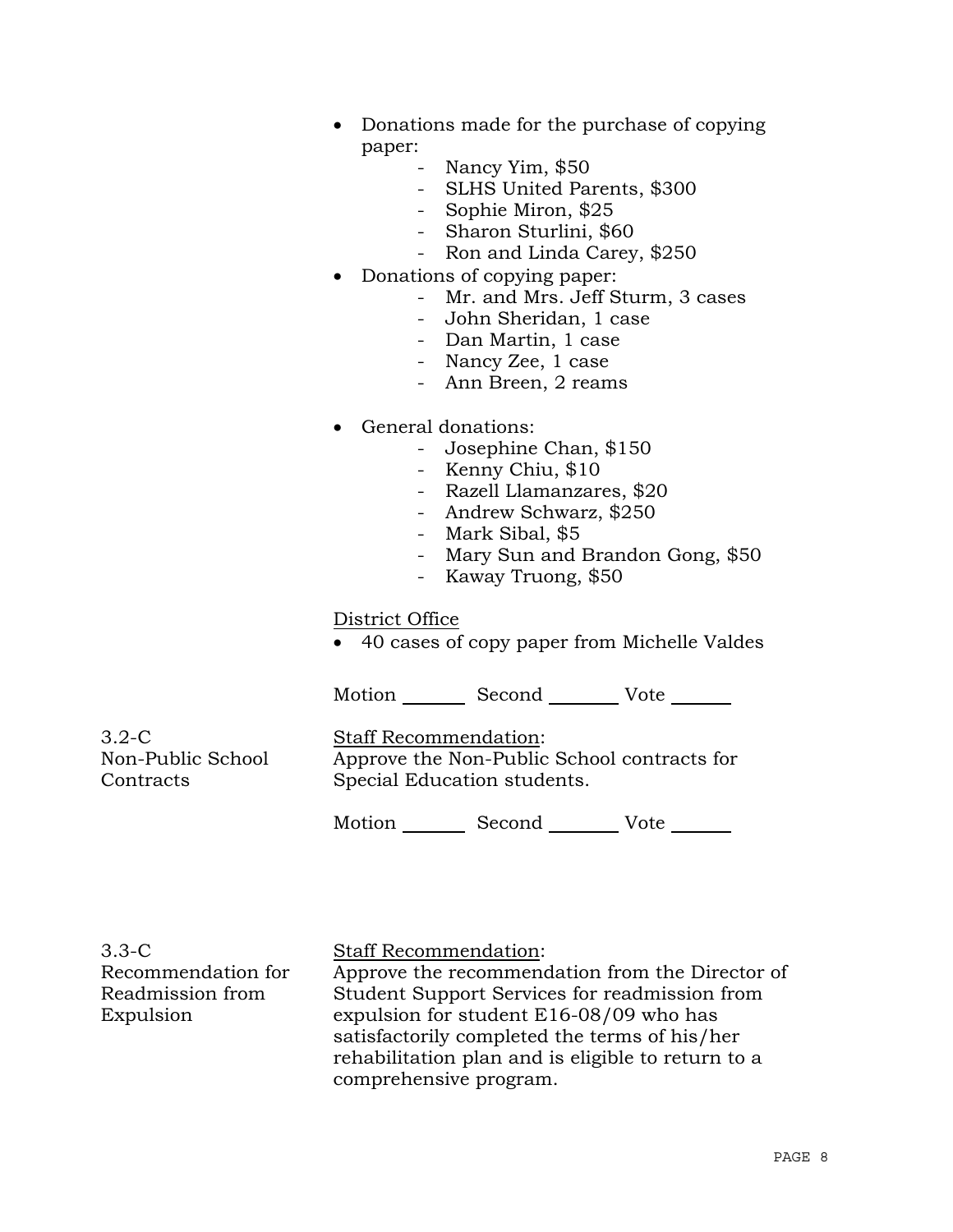|                                                                                                                                                                                                                         | Motion Second Vote                                                                                                                       |             |                                                                                                     |
|-------------------------------------------------------------------------------------------------------------------------------------------------------------------------------------------------------------------------|------------------------------------------------------------------------------------------------------------------------------------------|-------------|-----------------------------------------------------------------------------------------------------|
| $3.4-C$<br>Recommendation to<br>Terminate from<br>Expulsion                                                                                                                                                             | Staff Recommendation:<br>student E01-09/10 who has moved out of the<br>country and is at least eighteen years of age.                    |             | Approve the termination of the expulsion order for                                                  |
|                                                                                                                                                                                                                         | Motion _________ Second __________ Vote _______                                                                                          |             |                                                                                                     |
| $3.5-C$<br>Memorandum of<br>Understanding<br>between the San<br>Leandro Unified School<br>District and Girls<br>Incorporated of<br>Alameda County for<br>the 2009-2010 and<br>2010-2011 School<br>Years for San Leandro | Staff Recommendation:<br>Approve the Memorandum of Understanding<br>2009-2010 and 2010-2011 school years for San<br>Leandro High School. |             | between the San Leandro Unified School District<br>and Girls Incorporated of Alameda County for the |
| High School                                                                                                                                                                                                             | Motion _________ Second __________ Vote _______                                                                                          |             |                                                                                                     |
| $3.6-C$<br>Memorandum of<br>Understanding<br>between the San<br>Leandro Unified School<br>District and Boys and<br>Girls Clubs of San<br>Leandro for the 2009-                                                          | Staff Recommendation:<br>Approve the Memorandum of Understanding<br>2009-2010 school year for Lincoln High School.                       |             | between the San Leandro Unified School district<br>and Boys and Girls Clubs of San Leandro for the  |
| 2010 School Year for<br>Lincoln High School                                                                                                                                                                             | Motion                                                                                                                                   | Second Vote |                                                                                                     |
| <b>Business Operations</b>                                                                                                                                                                                              |                                                                                                                                          |             |                                                                                                     |
| $4.1 - C$<br>Ratification of Payroll                                                                                                                                                                                    | Staff Recommendation:<br>Ratify February 2010 payroll in the amount of<br>\$4,689,935.07.                                                |             |                                                                                                     |

Motion \_\_\_\_\_\_\_\_ Second \_\_\_\_\_\_\_\_\_ Vote \_\_\_\_\_\_\_

| <b>Staff Recommendation:</b><br>$4.2 - C$ |
|-------------------------------------------|
|-------------------------------------------|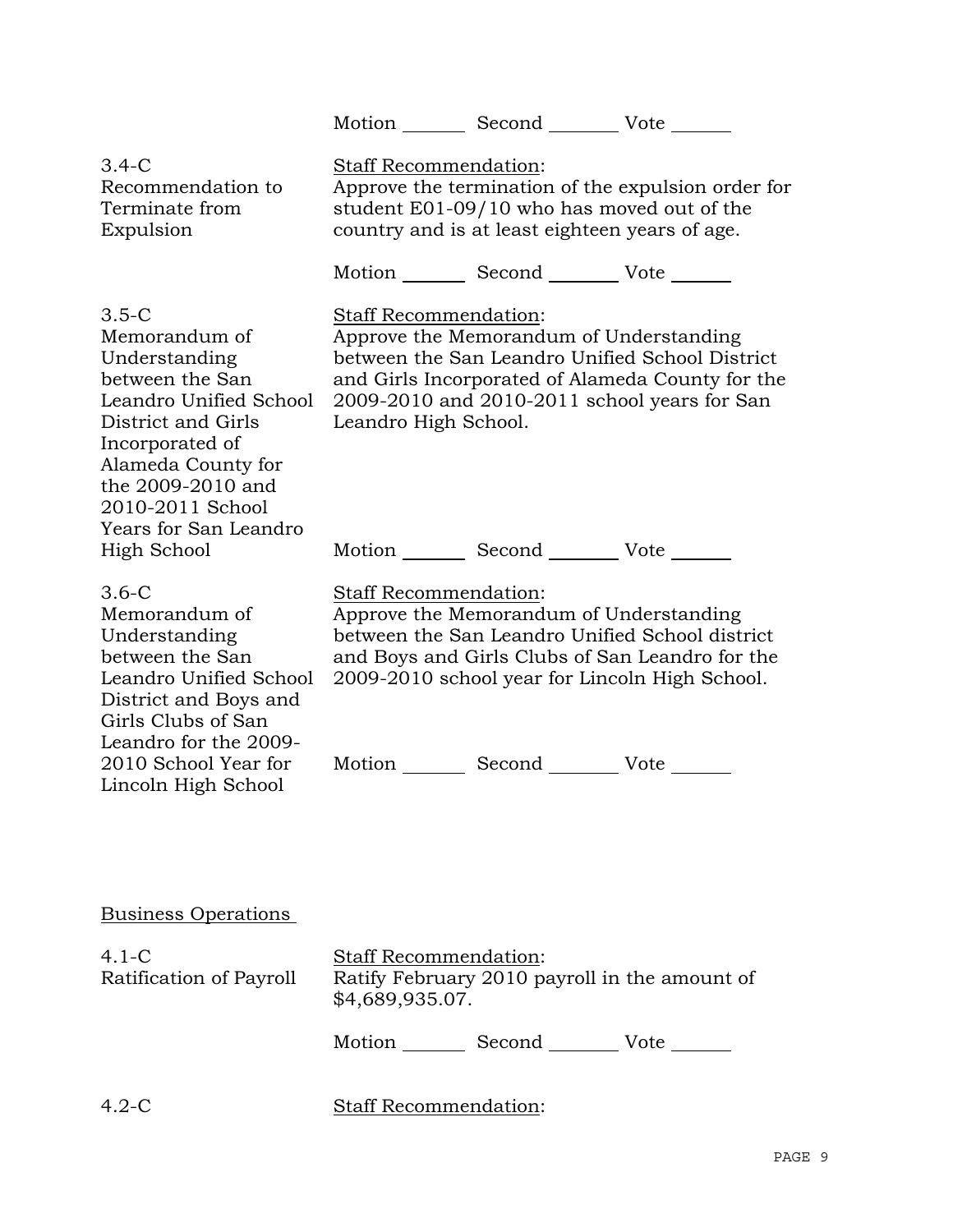| Approval of Bill<br>Warrants                                                                                                                                                           | Approve Bill Warrants #88000005-88999951 in<br>the amount of $$1,731,994.01$ .                                                                                                         |
|----------------------------------------------------------------------------------------------------------------------------------------------------------------------------------------|----------------------------------------------------------------------------------------------------------------------------------------------------------------------------------------|
|                                                                                                                                                                                        | Motion _________ Second __________ Vote _______                                                                                                                                        |
| $4.3-C$<br>Resolution $#10-21$ to<br>Declare Certain<br>Equipment Surplus<br>and/or Obsolete.                                                                                          | Staff Recommendation:<br>Adopt Resolution #10-21 to declare certain<br>equipment surplus and/or obsolete due to the age<br>and condition of the designated equipment.                  |
|                                                                                                                                                                                        | Motion _________ Second ___________ Vote _______                                                                                                                                       |
| Facilities and Construction                                                                                                                                                            |                                                                                                                                                                                        |
| $5.1 - C$<br>Change Order #2 to the<br>Zolman Construction<br>Contract for the San<br>Leandro High School<br><b>Arts Education Center</b><br>Project                                   | Staff Recommendation:<br>Approve Change Order #2 to the Zolman<br>Construction contract for the San Leandro High<br>School Arts Education Center Project.                              |
|                                                                                                                                                                                        | Motion _________ Second _________ Vote _______                                                                                                                                         |
| $5.2-C$<br>Amendment #2 to the<br>Jerome Zalinski<br>Inspector of Record<br><b>Professional Services</b><br><b>Contract for Bancroft</b><br>Middle School Heating<br>& Roofing Project | Staff Recommendation:<br>Approve Amendment #2 to the Jerome Zalinski<br>Inspector of Record Professional Services contract<br>for Bancroft Middle School Heating & Roofing<br>Project. |
|                                                                                                                                                                                        | Motion _________ Second __________ Vote _______                                                                                                                                        |
| $5.3 - C$<br>Amendment #3 to the<br><b>WLC Architects Design</b><br>Services Contract for<br>the Arts Education<br>Center                                                              | Staff Recommendation:<br>Approve Amendment #3 to the WLC Architects<br>Design Services Contract for the Arts Education<br>Center.                                                      |
|                                                                                                                                                                                        | Motion _________ Second __________ Vote _______                                                                                                                                        |
| $5.4 - C$<br>Change Order #01 to<br>the IMR Construction<br><b>Contract for Bancroft</b><br>Middle School Heating                                                                      | Staff Recommendation:<br>Approve Change Order #01 to the IMR<br>Construction Contract for Bancroft Middle School<br>Heating & Roofing Project.                                         |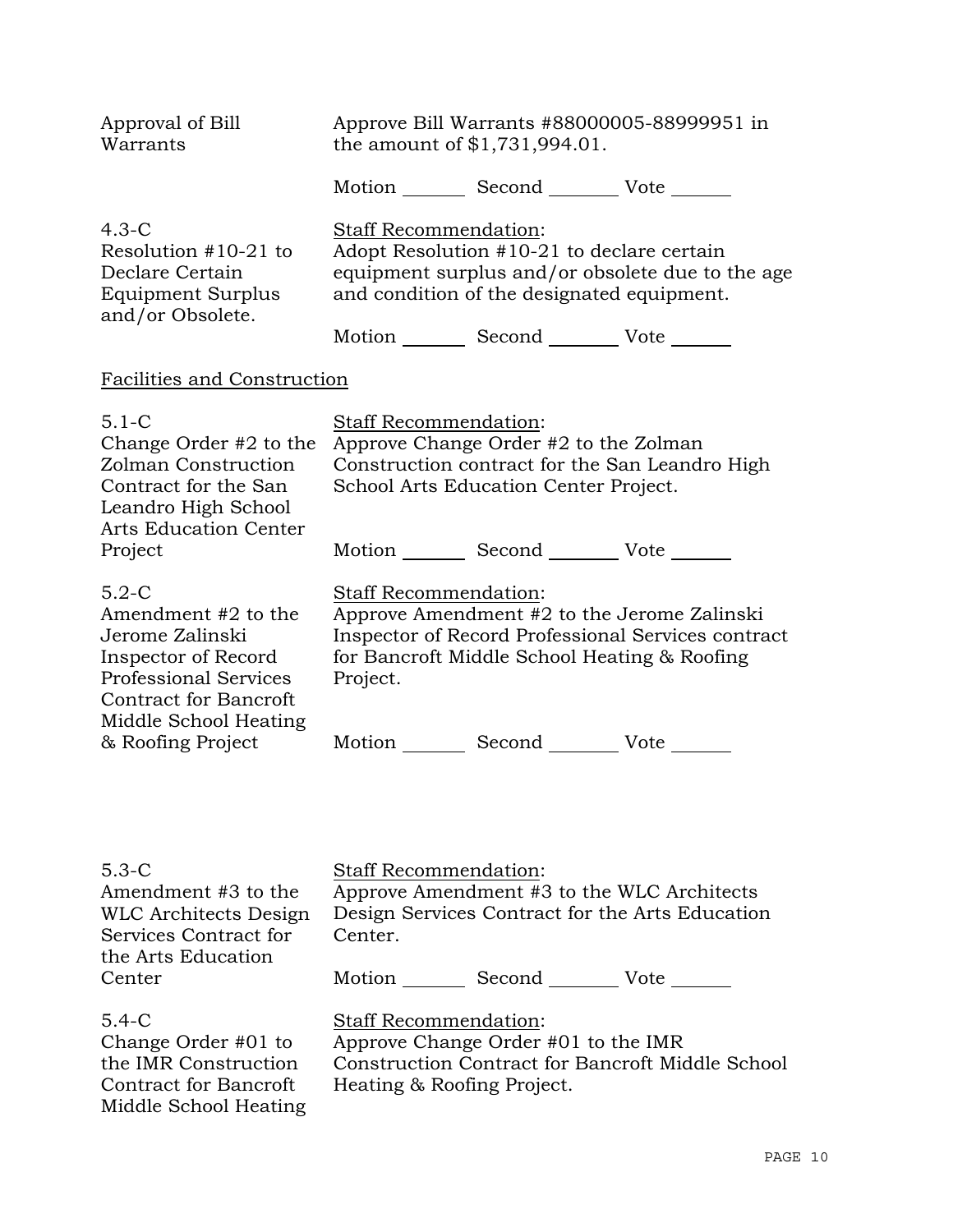| & Roofing Project                                                                                                                       | Motion<br>Second Vote                                                                                                                                                               |
|-----------------------------------------------------------------------------------------------------------------------------------------|-------------------------------------------------------------------------------------------------------------------------------------------------------------------------------------|
| $5.5 - C$<br>Construction Contract<br>with West Coast<br>Contractors, Inc. for<br>the Wilson Elementary                                 | <b>Staff Recommendation:</b><br>Approve the construction contract with West<br>Coast Contractors, Inc. for the Wilson Elementary<br>School Heating & Roofing Project.               |
| School Heating &<br>Roofing Project                                                                                                     | Motion Second Vote                                                                                                                                                                  |
| $5.6 - C$<br><b>Construction Contract</b><br>with Ralf Larsen &<br>Sons for the John Muir<br>Middle School Heating<br>& Roofing Project | <b>Staff Recommendation:</b><br>Approve the Construction Contract with Ralf<br>Larsen & Sons for the John Muir Middle School<br>Heating & Roofing Project.<br>Motion<br>Second Vote |

# **8:50-9:00 p.m. ACTION ITEM**

These items are presented for action at this time. Some may have been reviewed at a previous meeting.

# Business Operations

4.2-A Resolution #10-20 Designated Representatives with the Office of Public School Construction (OPSC) and the State Allocation Board (SAB) Staff Recommendation:

Adopt Resolution #10-20, designating Interim Superintendent Cindy Cathey and Assistant Superintendent Song Chin-Bendib as representatives with the Office of Public School Construction (OPSC) and the State Allocation Board (SAB) and having the authority to apply for modernization and growth funds for projects with the District.

Motion Second Vote